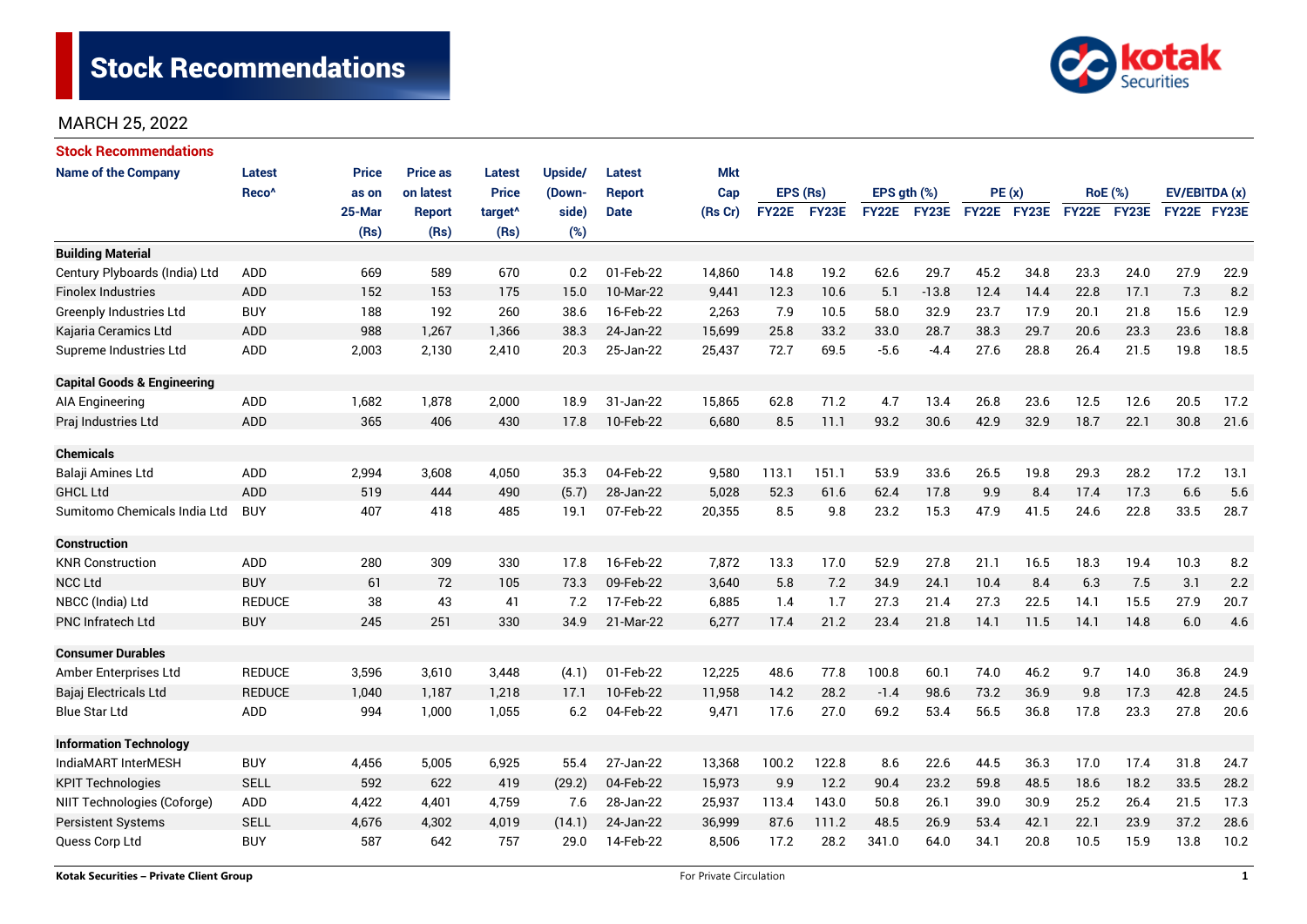

#### MARCH 25, 2022

| <b>Stock Recommendations</b>       |                   |              |                 |                     |         |               |         |             |       |                  |             |             |      |                |      |               |      |
|------------------------------------|-------------------|--------------|-----------------|---------------------|---------|---------------|---------|-------------|-------|------------------|-------------|-------------|------|----------------|------|---------------|------|
| <b>Name of the Company</b>         | <b>Latest</b>     | <b>Price</b> | <b>Price as</b> | <b>Latest</b>       | Upside/ | Latest        | Mkt     |             |       |                  |             |             |      |                |      |               |      |
|                                    | Reco <sup>^</sup> | as on        | on latest       | <b>Price</b>        | (Down-  | <b>Report</b> | Cap     | EPS (Rs)    |       | EPS $qth$ $(\%)$ |             | PE(x)       |      | <b>RoE</b> (%) |      | EV/EBITDA (x) |      |
|                                    |                   | 25-Mar       | <b>Report</b>   | target <sup>^</sup> | side)   | <b>Date</b>   | (Rs Cr) | FY22E FY23E |       |                  | FY22E FY23E | FY22E FY23E |      | FY22E FY23E    |      | FY22E FY23E   |      |
|                                    |                   | (Rs)         | (Rs)            | (Rs)                | (%)     |               |         |             |       |                  |             |             |      |                |      |               |      |
| <b>Metals &amp; Mining</b>         |                   |              |                 |                     |         |               |         |             |       |                  |             |             |      |                |      |               |      |
| <b>MOIL Ltd</b>                    | <b>BUY</b>        | 179          | 170             | 215                 | 20.3    | 18-Feb-22     | 4,759   | 14.5        | 16.4  | 95.9             | 13.1        | 12.3        | 10.9 | 11.5           | 12.2 | 6.2           | 4.7  |
| APL Apollo Tubes Ltd               | <b>BUY</b>        | 901          | 820             | 980                 | 8.8     | 28-Jan-22     | 22,526  | 21.0        | 27.0  | $-27.6$          | 28.6        | 42.9        | 33.4 | 26.7           | 26.8 | 24.7          | 19.6 |
|                                    |                   |              |                 |                     |         |               |         |             |       |                  |             |             |      |                |      |               |      |
| Oil & Gas                          |                   |              |                 |                     |         |               |         |             |       |                  |             |             |      |                |      |               |      |
| Chennai Petroleum Corp             | <b>BUY</b>        | 134          | 104             | 127                 | (5.0)   | 25-Jan-22     | 1,992   | 30.3        | 18.2  | 75.1             | $-39.9$     | 4.4         | 7.3  | 24.6           | 12.5 | 7.0           | 8.6  |
| Gujarat Gas                        | <b>ADD</b>        | 492          | 660             | 734                 | 49.2    | 10-Feb-22     | 33,850  | 18.7        | 26.7  | 0.5              | 42.8        | 26.3        | 18.4 | 24.3           | 27.3 | 16.1          | 11.5 |
| <b>MRPL</b>                        | ADD               | 42           | 47              | 50                  | 20.2    | 31-Jan-22     | 7,288   | 1.2         | 6.8   | $-137.5$         | 466.7       | 34.7        | 6.1  | 4.7            | 23.8 | 13.3          | 8.7  |
|                                    |                   |              |                 |                     |         |               |         |             |       |                  |             |             |      |                |      |               |      |
| <b>Paints</b>                      |                   |              |                 |                     |         |               |         |             |       |                  |             |             |      |                |      |               |      |
| Akzo Nobel India Ltd               | <b>BUY</b>        | 1,940        | 1,887           | 2,670               | 37.6    | 14-Feb-22     | 9,060   | 57.9        | 67.2  | 27.3             | 16.1        | 33.5        | 28.9 | 17.9           | 19.7 | 20.2          | 17.2 |
|                                    |                   |              |                 |                     |         |               |         |             |       |                  |             |             |      |                |      |               |      |
| <b>Pharmaceuticals</b>             |                   |              |                 |                     |         |               |         |             |       |                  |             |             |      |                |      |               |      |
| <b>Suven Pharmaceuticals</b>       | <b>REDUCE</b>     | 599          | 561             | 550                 | (8.2)   | 17-Aug-21     | 15,213  | 16.9        | 21.1  | 19.0             | 24.9        | 35.4        | 28.4 | 27.6           | 26.5 | 27.8          | 21.7 |
|                                    |                   |              |                 |                     |         |               |         |             |       |                  |             |             |      |                |      |               |      |
| <b>Transportation</b>              |                   |              |                 |                     |         |               |         |             |       |                  |             |             |      |                |      |               |      |
| Aegis Logistics Ltd                | <b>BUY</b>        | 202          | 216             | 310                 | 53.2    | 14-Feb-22     | 6,757   | 12.6        | 13.6  | 28.6             | 7.9         | 16.1        | 14.9 | 20.4           | 19.0 | 9.1           | 8.1  |
| <b>Allcargo Global Logistics</b>   | <b>BUY</b>        | 325          | 346             | 430                 | 32.2    | 15-Feb-22     | 7.999   | 27.7        | 31.3  | 246.3            | 13.0        | 11.7        | 10.4 | 21.2           | 20.1 | 6.3           | 5.2  |
| <b>Blue Dart Express</b>           | <b>BUY</b>        | 6,416        | 6,926           | 7,975               | 24.3    | 01-Feb-22     | 15,271  | 115.0       | 134.0 | 98.3             | 16.5        | 55.8        | 47.9 | 36.2           | 33.3 | 15.9          | 13.7 |
| <b>VRL Logistics Ltd</b>           | <b>BUY</b>        | 452          | 499             | 625                 | 38.2    | 04-Feb-22     | 4,125   | 11.3        | 18.3  | 117.3            | 61.9        | 40.0        | 24.7 | 14.3           | 21.6 | 12.7          | 9.6  |
|                                    |                   |              |                 |                     |         |               |         |             |       |                  |             |             |      |                |      |               |      |
| <b>Others</b>                      |                   |              |                 |                     |         |               |         |             |       |                  |             |             |      |                |      |               |      |
| Bata India Ltd                     | <b>BUY</b>        | 1,936        | 1,895           | 2,380               | 22.9    | 10-Feb-22     | 24,974  | 27.0        | 36.6  | $-509.1$         | 35.6        | 71.7        | 52.9 | 16.3           | 19.4 | 35.2          | 28.1 |
| <b>Central Depository Services</b> | <b>REDUCE</b>     | 1.477        | 1,510           | 1,505               | 1.9     | 10-Feb-22     | 15,504  | 29.9        | 34.8  | 55.7             | 16.4        | 49.4        | 42.4 | 28.5           | 26.6 | 39.4          | 33.8 |
| <b>EPL Ltd</b>                     | <b>ADD</b>        | 167          | 187             | 205                 | 22.9    | 10-Feb-22     | 5,253   | 7.1         | 8.6   | $-6.6$           | 21.1        | 23.5        | 19.4 | 12.1           | 13.2 | 9.1           | 7.5  |
| JK Paper Ltd                       | ADD               | 301          | 315             | 340                 | 12.9    | 22-Mar-22     | 5,362   | 35.0        | 51.2  | 146.5            | 46.3        | 8.6         | 5.9  | 19.6           | 23.1 | 5.4           | 4.0  |
| Radico Khaitan Ltd                 | <b>REDUCE</b>     | 900          | 978             | 970                 | 7.8     | 07-Feb-22     | 11,971  | 21.2        | 26.1  | 4.4              | 23.1        | 42.5        | 34.5 | 15.0           | 16.1 | 27.1          | 23.2 |
| <b>VIP Industries Ltd</b>          | <b>REDUCE</b>     | 689          | 648             | 620                 | (10.0)  | 04-Feb-22     | 9,781   | 6.2         | 12.0  | $-187.3$         | 93.5        | 111.1       | 57.4 | 14.3           | 23.2 | 50.3          | 31.1 |
| Welspun Corp Ltd                   | <b>SELL</b>       | 154          | 173             | 120                 | (22.1)  | 14-Feb-22     | 4,080   | 11.9        | 9.2   | $-49.8$          | $-22.7$     | 12.9        | 16.7 | 7.8            | 5.9  | 4.9           | 5.5  |

*Source: Kotak Securities - Private Client Group*

^ All recommendations are with a 12 month perspective from the date of the report/update. Investors are requested to use their discretion while deciding the timing, quantity of investment as well as the exit.

NR NoRated. The investment rating and target price, if any, have been suspended temporarily. Such suspension is in compliance with applicable regulation(s) and/or Kotak Securities policies in circumstances when Kotak Secur Or its affiliates is acting in an advisory capacity in a merger or strategic transaction involving this company and in certain other circumstances.

**NM Not meaningful**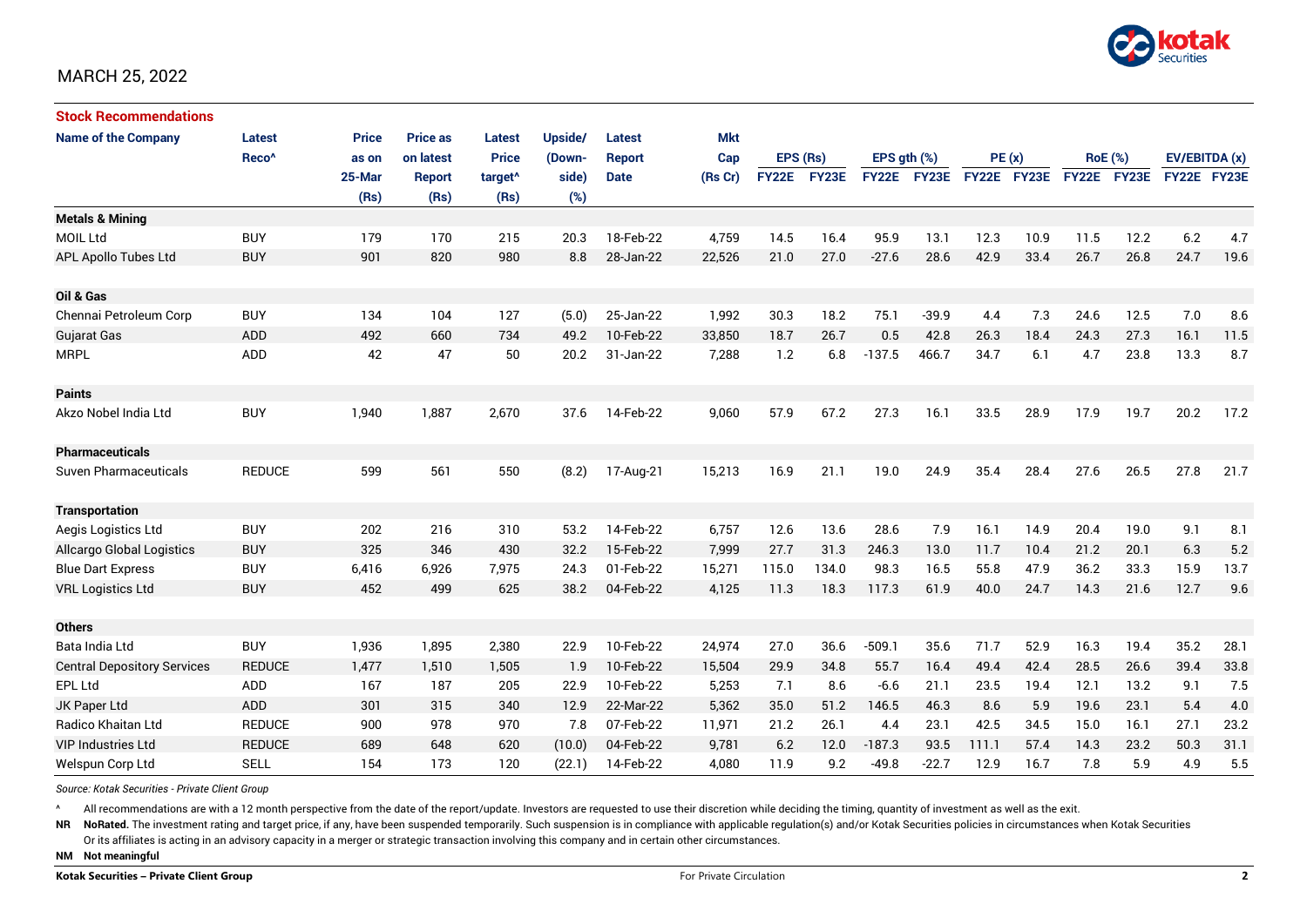

## MARCH 25, 2022

## **RATING SCALE (PRIVATE CLIENT GROUP)**

#### **Definitions of ratings**

| <b>BUY</b>       | - We expect the stock to deliver more than 15% returns over the next 12 months                                                                                                                                                                                                                                                                                                                                                     |
|------------------|------------------------------------------------------------------------------------------------------------------------------------------------------------------------------------------------------------------------------------------------------------------------------------------------------------------------------------------------------------------------------------------------------------------------------------|
| <b>ADD</b>       | - We expect the stock to deliver 5% - 15% returns over the next 12 months                                                                                                                                                                                                                                                                                                                                                          |
| <b>REDUCE</b>    | - We expect the stock to deliver -5% - +5% returns over the next 12 months                                                                                                                                                                                                                                                                                                                                                         |
| <b>SELL</b>      | - We expect the stock to deliver $\lt$ -5% returns over the next 12 months                                                                                                                                                                                                                                                                                                                                                         |
| <b>NR</b>        | - Not Rated. Kotak Securities is not assigning any rating or price target to the stock.                                                                                                                                                                                                                                                                                                                                            |
|                  | The report has been prepared for information purposes only.                                                                                                                                                                                                                                                                                                                                                                        |
| <b>SUBSCRIBE</b> | $-$ We advise investor to subscribe to the IPO.                                                                                                                                                                                                                                                                                                                                                                                    |
| <b>RS</b>        | - Rating Suspended. Kotak Securities has suspended the investment rating and price target for this stock, either because there is not a sufficient fundamental basis for determining, or there<br>are legal, regulatory or policy constraints around publishing, an investment rating or target. The previous investment rating and price target, if any, are no longer in effect for this stock and<br>should not be relied upon. |
| <b>NA</b>        | $-$ Not Available or Not Applicable. The information is not available for display or is not applicable                                                                                                                                                                                                                                                                                                                             |
| <b>NM</b>        | - Not Meaningful. The information is not meaningful and is therefore excluded.                                                                                                                                                                                                                                                                                                                                                     |
| <b>NOTE</b>      | - Our target prices are with a 12-month perspective. Returns stated in the rating scale are our internal benchmark.                                                                                                                                                                                                                                                                                                                |

## **FUNDAMENTAL RESEARCH TEAM (PRIVATE CLIENT GROUP)**

| <b>Shrikant Chouhan</b>                                                                                | <b>Arun Agarwal</b>                                                                                  | <b>Amit Agarwal, CFA</b>     | <b>Hemali Dhame</b>      |
|--------------------------------------------------------------------------------------------------------|------------------------------------------------------------------------------------------------------|------------------------------|--------------------------|
| Head of Research                                                                                       | Auto & Auto Ancillary                                                                                | Transportation, Paints, FMCG | Banking & Finance        |
| shrikant.chouhan@kotak.com                                                                             | arun.agarwal@kotak.com                                                                               | agarwal.amit@kotak.com       | Hemali.Dhame@kotak.com   |
| +91 22 6218 5408                                                                                       | +91 22 6218 6443                                                                                     | +91 22 6218 6439             | +91 22 6218 6433         |
| Jatin Damania                                                                                          | Purvi Shah                                                                                           | <b>Rini Mehta</b>            | K. Kathirvelu            |
| Metals & Mining, Midcap                                                                                | Pharmaceuticals                                                                                      | Research Associate           | <b>Support Executive</b> |
| jatin.damania@kotak.com                                                                                | purvi.shah@kotak.com                                                                                 | rini.mehta@kotak.com         | k.kathirvelu@kotak.com   |
| +91 22 6218 6440                                                                                       | +91 22 6218 6432                                                                                     | +91 80801 97299              | +91 22 6218 6427         |
| <b>Sumit Pokharna</b><br>Oil and Gas. Information Tech<br>sumit.pokharna@kotak.com<br>+91 22 6218 6438 | Pankaj Kumar<br>Construction, Capital Goods & Midcaps<br>pankajr.kumar@kotak.com<br>+91 22 6218 6434 |                              |                          |

## **TECHNICAL RESEARCH TEAM (PRIVATE CLIENT GROUP)**

| <b>Shrikant Chouhan</b>    | <b>Amol Athawale</b>    | S. |
|----------------------------|-------------------------|----|
| shrikant.chouhan@kotak.com | amol.athawale@kotak.com | R٥ |
| +91 22 6218 5408           | +91 20 6620 3350        | Sá |
|                            |                         |    |

#### **Shrikant Chouhan Amol Athawale Sayed Haider** shrikant.com<br>kant.com associate ayed.haider@kotak.com +91 22 62185498

#### **DERIVATIVES RESEARCH TEAM (PRIVATE CLIENT GROUP)**

+91 22 6218 5497

**Sahaj Agrawal Prashanth Lalu Prasenjit Biswas, CMT, CFTe** [sahaj.agrawal@kotak.com](mailto:sahaj.agrawal@kotak.com) [prashanth.lalu@kotak.com](mailto:prashanth.lalu@kotak.com) [prasenjit.biswas@kotak.com](mailto:prasenjit.biswas@kotak.com)